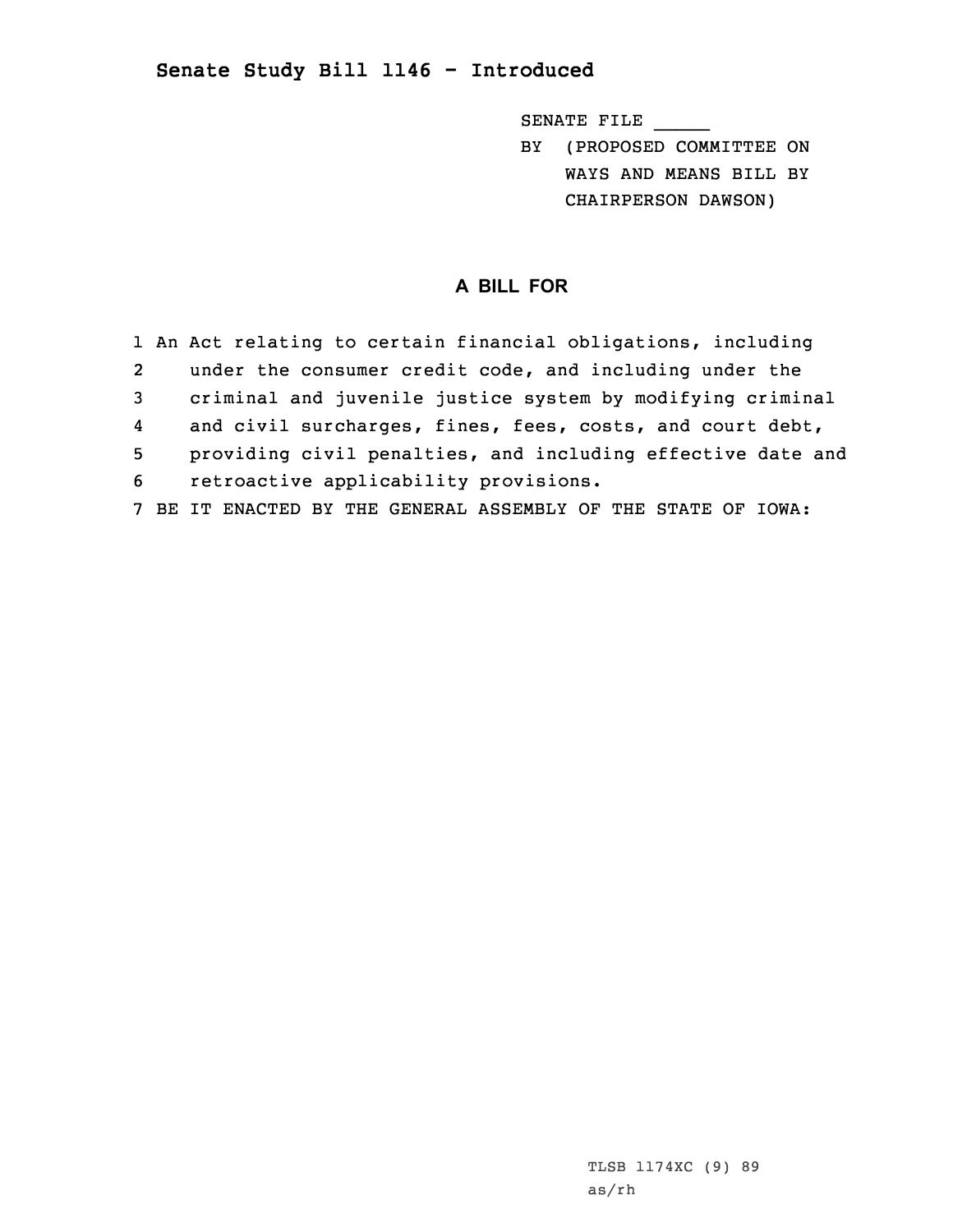1 Section 1. Section 537.1301, subsection 12, Code 2021, is amended to read as follows: 12. *"Consumer credit transaction"* means <sup>a</sup> consumer credit sale or consumer loan, or <sup>a</sup> refinancing or consolidation thereof, or <sup>a</sup> consumer lease, or <sup>a</sup> consumer rental purchase agreement. *"Consumer credit transaction"* does not include goods, services, or any other benefits provided by or on behalf of the state or <sup>a</sup> state agency. Sec. 2. Section 602.8105, subsection 2, paragraph h, Code 2021, is amended to read as follows: 11 *h.* For applicable convictions under section [692A.110](https://www.legis.iowa.gov/docs/code/2021/692A.110.pdf) prior to July 1, 2009, <sup>a</sup> civil penalty of two hundred ten dollars, 13 and for applicable convictions under section [692A.110](https://www.legis.iowa.gov/docs/code/2021/692A.110.pdf) on or 14 after <del>July 1, 2009</del> June 25, 2020, a civil penalty of two hundred sixty dollars. Sec. 3. Section 602.8106, subsection 1, Code 2021, is amended by adding the following new paragraph: NEW PARAGRAPH. *i.* For submitting <sup>a</sup> dishonored check for the payment of any court debt, thirty dollars. Sec. 4. Section 602.8107, subsection 1, paragraph a, Code 2021, is amended to read as follows: 22 *a. "Court debt"* means all restitution as defined in section 23 910.1, fees, and forfeited bail, and other debt paid to or collected by the clerk of the district court. Sec. 5. Section 602.8107, subsection 3, Code 2021, is amended to read as follows: 3. *Collection by department of revenue. a.*  $\left\{\pm\right\}$  Thirty days after court debt has been assessed and full payment has not been received, or if an installment payment is not received within thirty days after the date it is due, the judicial branch shall assign <sup>a</sup> case to the department of revenue, unless the case has been assigned to the county attorney under paragraph *"c" "d"*. (2) The department of revenue may impose <sup>a</sup> fee established 35 by rule to reflect the cost of processing which shall be added  $-1-$ LSB 1174XC (9) 89  $as/rh$   $1/10$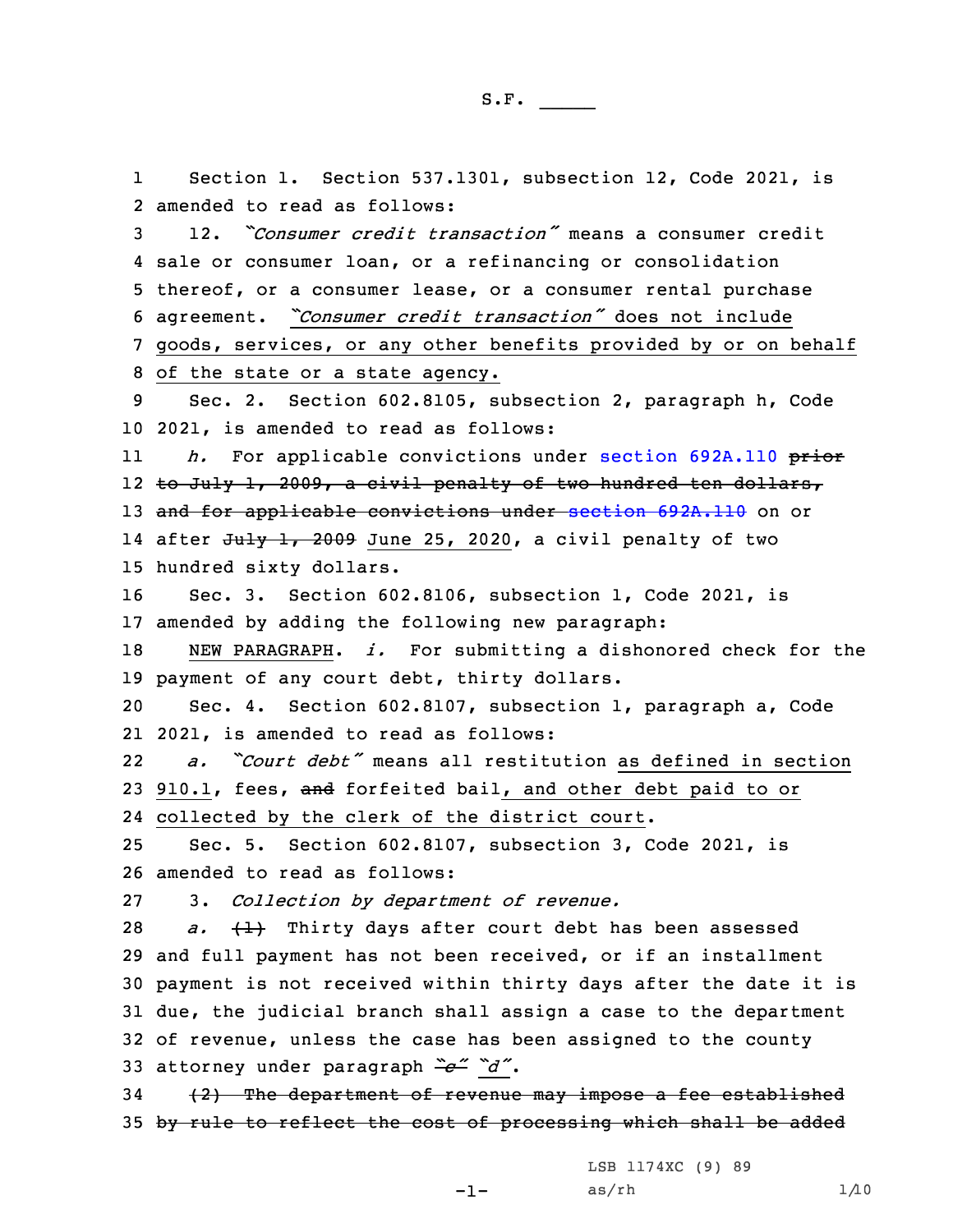1 to the debt owed to the clerk of the district court. 2 *b.* (1) In addition, court debt which is being collected under an installment agreement pursuant to section 321.210B which is in default that remains delinquent shall remain assigned to the department of revenue if the installment agreement was executed with the department of revenue; or 7 to the county attorney or county attorney's designee if the installment agreement was executed with the county attorney 9 or county attorney's designee The department of revenue shall receive fifteen percent of all court debt payments collected on cases assigned to the department of revenue for collection to reflect the cost of processing, with the remainder of the court debt to be collected by the clerk of the district court for distribution in accordance with applicable law. The department of revenue shall not receive payment pursuant to this paragraph from any court debt collected that is payable to <sup>a</sup> crime victim as pecuniary damages until after the clerk of the district court has received the entirety of the court debt payable to the crime victim as pecuniary damages. (2) Payments made by <sup>a</sup> person under subparagraph (1) between January 1, 2021, and the effective date of this Act which added the department of revenue processing fee to the debt owed to the clerk of the district court pursuant to section 602.8107, subsection 3, paragraph *"a"*, subparagraph (2), Code 2021, shall be calculated as if the payment had been made pursuant to subparagraph (1) and the department's fee in subparagraph (1) shall be applied to such <sup>a</sup> payment. The department of revenue processing fee added to the debt shall be deducted from the amount of court debt owed to the clerk of the district court. If <sup>a</sup> payment made by <sup>a</sup> person owing court debt between January 1, 2021, and the effective date of this Act reduces the total amount of court debt owed to zero, the department of revenue shall issue <sup>a</sup> refund to the person in the amount attributable to the processing fee added to the court debt. This subparagraph is repealed on January 1, 2023.

LSB 1174XC (9) 89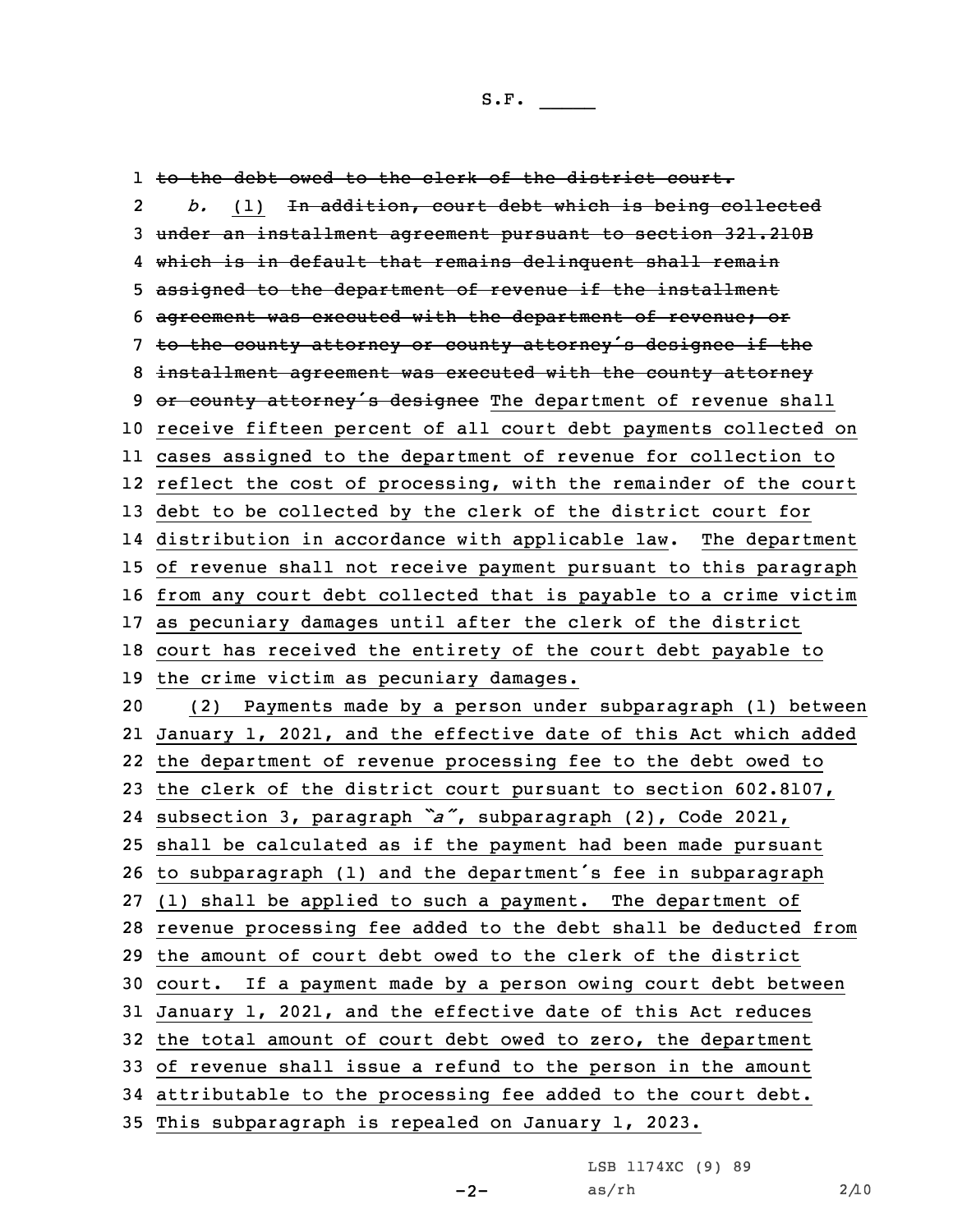1 *c.* The centralized debt collection facilities of the 2 department of revenue established pursuant to section 421.17, 3 subsection 27, shall collect court debt assigned to the 4 department of revenue pursuant to this section.

 *c. d.* Thirty days after court debt has been assessed and full payment has not been received, or if an installment payment is not received within thirty days after the date it is due, and if <sup>a</sup> county attorney has filed with the clerk of the district court <sup>a</sup> notice of full commitment to collect delinquent court debt pursuant to [subsection](https://www.legis.iowa.gov/docs/code/2021/602.8107.pdf) 4, the case shall be assigned to the county attorney as provided in [subsection](https://www.legis.iowa.gov/docs/code/2021/602.8107.pdf) 4. The judicial branch shall assign cases with delinquent court debt to <sup>a</sup> county attorney in the same format and with the same frequency as cases with delinquent court debt are assigned to the department of revenue under paragraph *"a"*, and <sup>a</sup> county attorney shall not be required to file an individual notice of full commitment to collect delinquent court debt for each assigned case. If the county attorney or the county attorney's designee, while collecting delinquent court debt pursuant to subsection 4, determines that <sup>a</sup> person owes additional court debt for which <sup>a</sup> case has not been assigned by the judicial branch, the county attorney or the county attorney's designee shall notify the clerk of the district court of the appropriate case numbers and the judicial branch shall assign these cases to the county attorney for collection if the additional court debt is delinquent.

27 Sec. 6. Section 602.8107, subsection 4, paragraph a, Code 28 2021, is amended to read as follows:

29 *a.* This [subsection](https://www.legis.iowa.gov/docs/code/2021/602.8107.pdf) does not apply to amounts collected 30 for restitution involving pecuniary damages, the victim 31 compensation fund, the crime services surcharge, sex offender 32 eivil penalty the human trafficking victim surcharge, domestic 33 abuse assault, domestic abuse protective order contempt, 34 sexual abuse, stalking, the human trafficking surcharge, the 35 agricultural theft surcharge, or amounts collected as a result

 $-3-$ 

LSB 1174XC (9) 89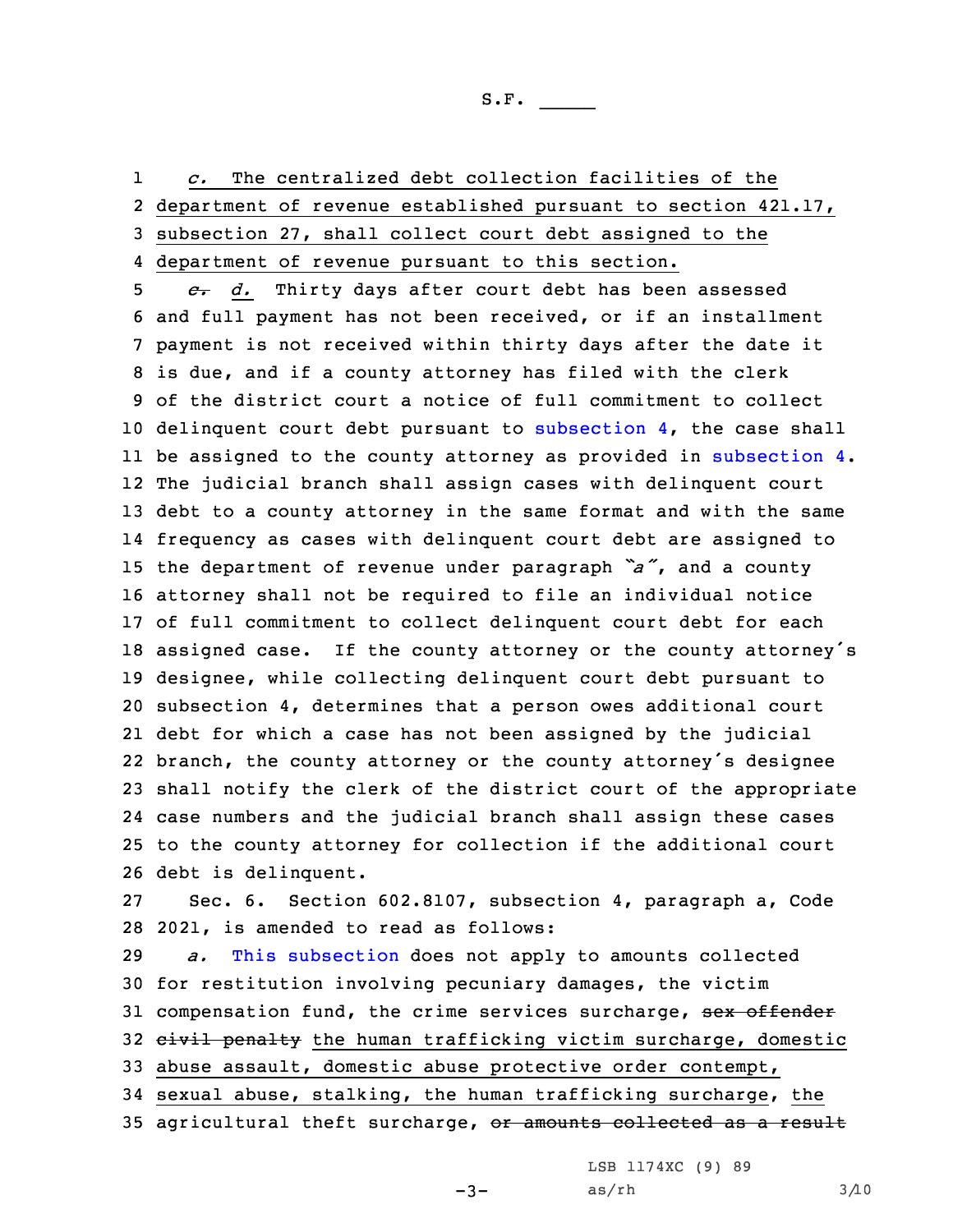1 <del>of procedures initiated under [subsection](https://www.legis.iowa.gov/docs/code/2021/602.8107.pdf) 5</del> the sex offender 2 civil penalty, or under [section](https://www.legis.iowa.gov/docs/code/2021/8A.504.pdf) 8A.504.

3 Sec. 7. Section 602.8107, subsection 5, Code 2021, is 4 amended by striking the subsection and inserting in lieu 5 thereof the following:

6 5. *Uncollectible debt.*

 *a.* Court debt that has been assigned to the department of revenue for collection pursuant to subsection 3 may be charged off from active collection by the director of the department of revenue if either of the following conditions exist:

11 (1) The person owing the court debt is deceased and there 12 are no assets in the person's estate or there are no assets 13 available for the payment of court debt under section 633.425.

14 (2) The person owing the court debt cannot be located 15 after diligent inquiry and the director of the department of 16 revenue determines the department will not be able to locate 17 the person.

18 *b.* Court debt for any of the following shall not be charged 19 off until sixty-five years from the date of imposition:

20 (1) Victim restitution.

21(2) Victim compensation.

22(3) <sup>A</sup> criminal penalty surcharge.

23 (4) <sup>A</sup> sex offender civil penalty.

24(5) <sup>A</sup> drug abuse resistance education surcharge.

25 (6) <sup>A</sup> law enforcement initiative surcharge.

26 (7) A county enforcement surcharge.

27 (8) Fees charged pursuant to section 356.7.

28 *c.* Debt that is charged off shall remain due and owing, but 29 the judicial branch shall close the corresponding case file for 30 the purposes of collection pursuant to this section.

31 Sec. 8. Section 692A.110, subsection 2, Code 2021, is 32 amended to read as follows:

33 2. In addition to any other penalty, at the time of 34 conviction for <sup>a</sup> public offense committed on or after July 1, 35 1995, which requires <sup>a</sup> sex offender to register under this

LSB 1174XC (9) 89

 $-4-$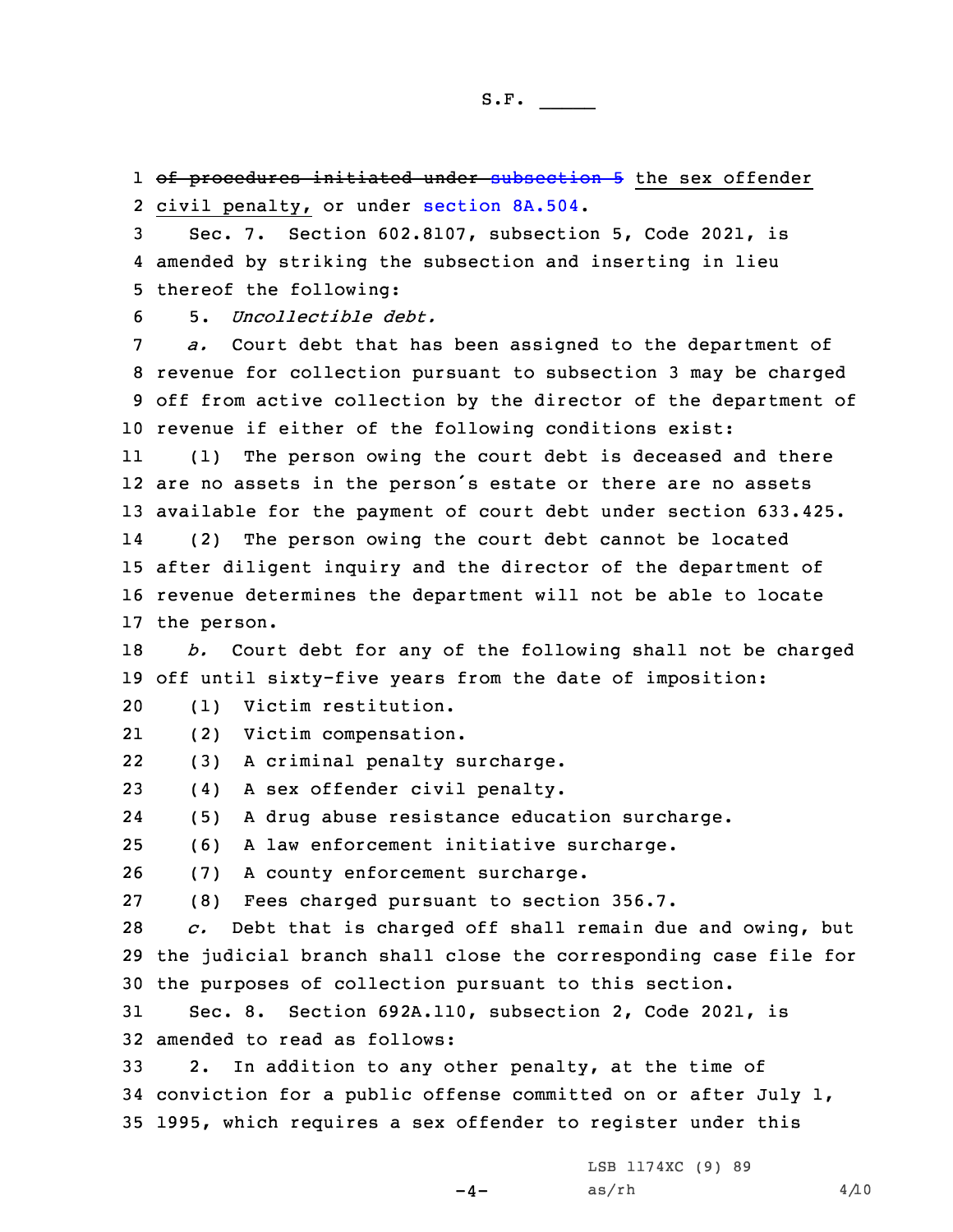1 chapter, the offender shall be assessed a civil penalty <del>of two</del> hundred dollars, to be payable to the clerk of the district court as provided in section [602.8105](https://www.legis.iowa.gov/docs/code/2021/602.8105.pdf) and distributed as provided in section [602.8108](https://www.legis.iowa.gov/docs/code/2021/602.8108.pdf). With respect to <sup>a</sup> conviction 5 for a public offense committed on or after July 1, 2009, which requires <sup>a</sup> sex offender to register under this [chapter](https://www.legis.iowa.gov/docs/code/2021/692A.pdf), the offender shall be assessed <sup>a</sup> civil penalty of two hundred fifty 8 dollars, payable to the clerk of the district court as provided in section [602.8105](https://www.legis.iowa.gov/docs/code/2021/602.8105.pdf) and distributed as provided in section 602.8108. 11 Sec. 9. Section 910.3, subsection 8, Code 2021, is amended to read as follows: 8. The court shall enter <sup>a</sup> permanent restitution order setting out the amount of restitution including the amount of public service to be performed as restitution and the persons to whom restitution must be paid. <sup>A</sup> permanent restitution order entered at the time of sentencing is part of the final 18 judgment of sentence as defined in [section](https://www.legis.iowa.gov/docs/code/2021/814.6.pdf) 814.6 and shall be considered in <sup>a</sup> properly perfected appeal. An appellate court shall not review or modify any issue related to <sup>a</sup> defendant's ability to pay unless the defendant has exhausted the defendant's remedies under section 910.7 and obtained <sup>a</sup> ruling from the district court prior to the issue being raised in the appellate court. Sec. 10. Section 911.2B, Code 2021, is amended to read as 26 follows: **911.2B Domestic abuse assault, domestic abuse protective order contempt, and sexual abuse, stalking, and human trafficking crimes surcharge.** 1. In addition to any other surcharge, the court shall assess <sup>a</sup> domestic abuse assault, domestic abuse protective

 order contempt, sexual abuse, stalking, and human trafficking victim surcharge of ninety dollars if an adjudication of guilt or <sup>a</sup> deferred judgment has been entered for <sup>a</sup> violation of section 708.2A, [708.11](https://www.legis.iowa.gov/docs/code/2021/708.11.pdf), or [710A.2](https://www.legis.iowa.gov/docs/code/2021/710A.2.pdf), or [chapter](https://www.legis.iowa.gov/docs/code/2021/709.pdf) 709, or if <sup>a</sup>

-5-

LSB 1174XC (9) 89  $as/rh$  5/10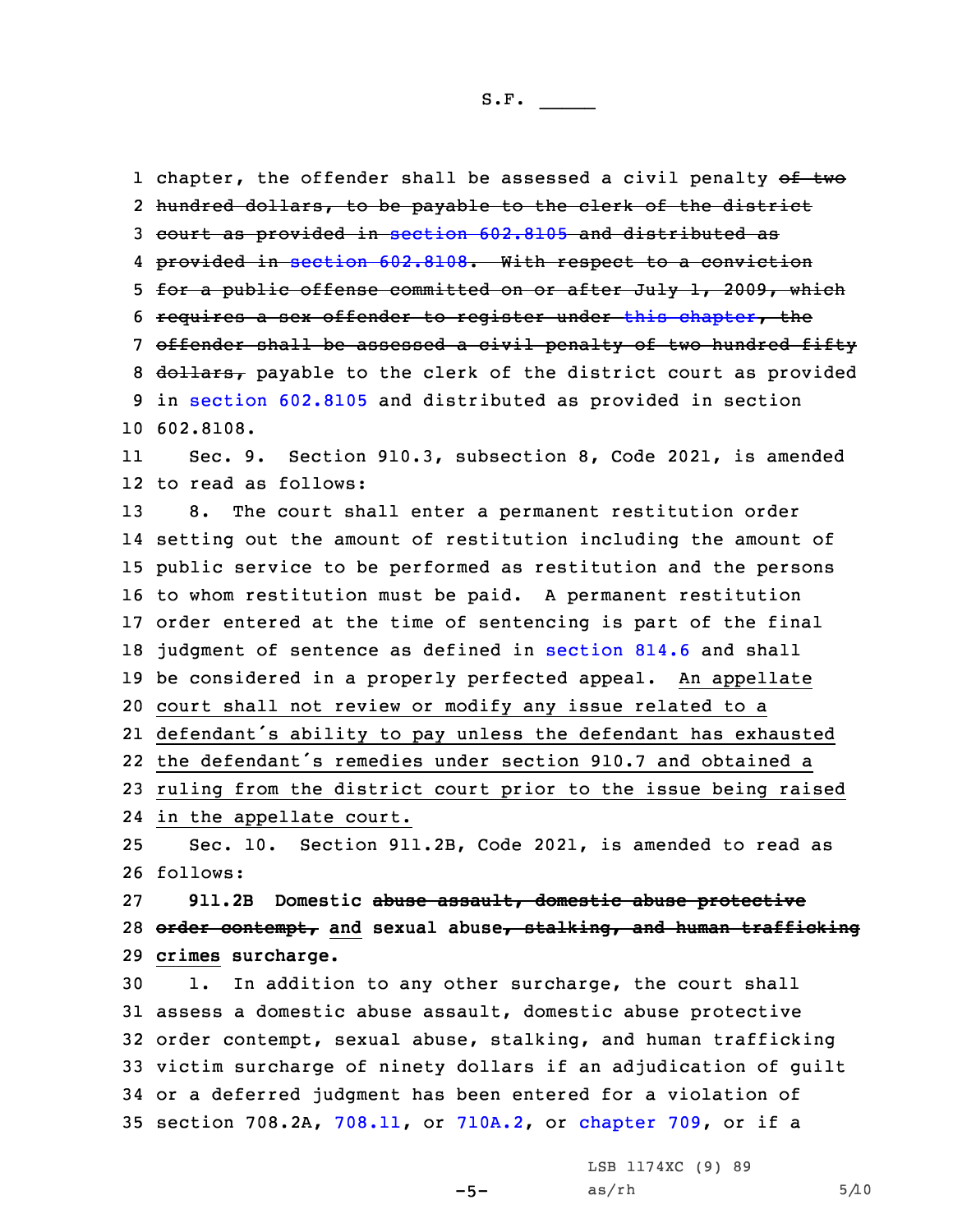defendant is held in contempt of court for violating <sup>a</sup> domestic 2 abuse protective order issued pursuant to [chapter](https://www.legis.iowa.gov/docs/code/2021/236.pdf) 236. 2. In the event of multiple offenses, the surcharge shall be imposed for each applicable offense. 3. The surcharge shall be remitted by the clerk of court as provided in section [602.8108,](https://www.legis.iowa.gov/docs/code/2021/602.8108.pdf) subsection 6. Sec. 11. RESCISSION OF ADMINISTRATIVE RULES. Contingent on the passage of the section of this Act amending section 602.8107, subsection 3, paragraph "a", the following administrative rule is rescinded: 11 Iowa administrative code rule 701——155.1(602). 12 Sec. 12. EFFECTIVE DATE. The following, being deemed of immediate importance, take effect upon enactment: 14 1. The section of this Act amending section 602.8105, section 2, paragraph "h". 2. The section of this Act amending section 602.8107, subsection 3. Sec. 13. RETROACTIVE APPLICABILITY. The following applies retroactively to January 1, 2021, for collected delinquent court debt: 21The section of this Act amending section 602.8107, subsection 3. Sec. 14. RETROACTIVE APPLICABILITY. The following applies retroactively to June 25, 2020: The section of this Act amending section 602.8105, subsection 2, paragraph "h". EXPLANATION **The inclusion of this explanation does not constitute agreement with the explanation's substance by the members of the general assembly.** This bill relates to certain financial obligations, including under the consumer credit code, and including under the criminal and juvenile justice system by modifying criminal and civil surcharges, fines, fees, costs, and court debt. The bill provides that <sup>a</sup> "consumer credit transaction" does not include goods, services, or any other benefits provided by

 $-6-$ 

LSB 1174XC (9) 89 as/rh 6/10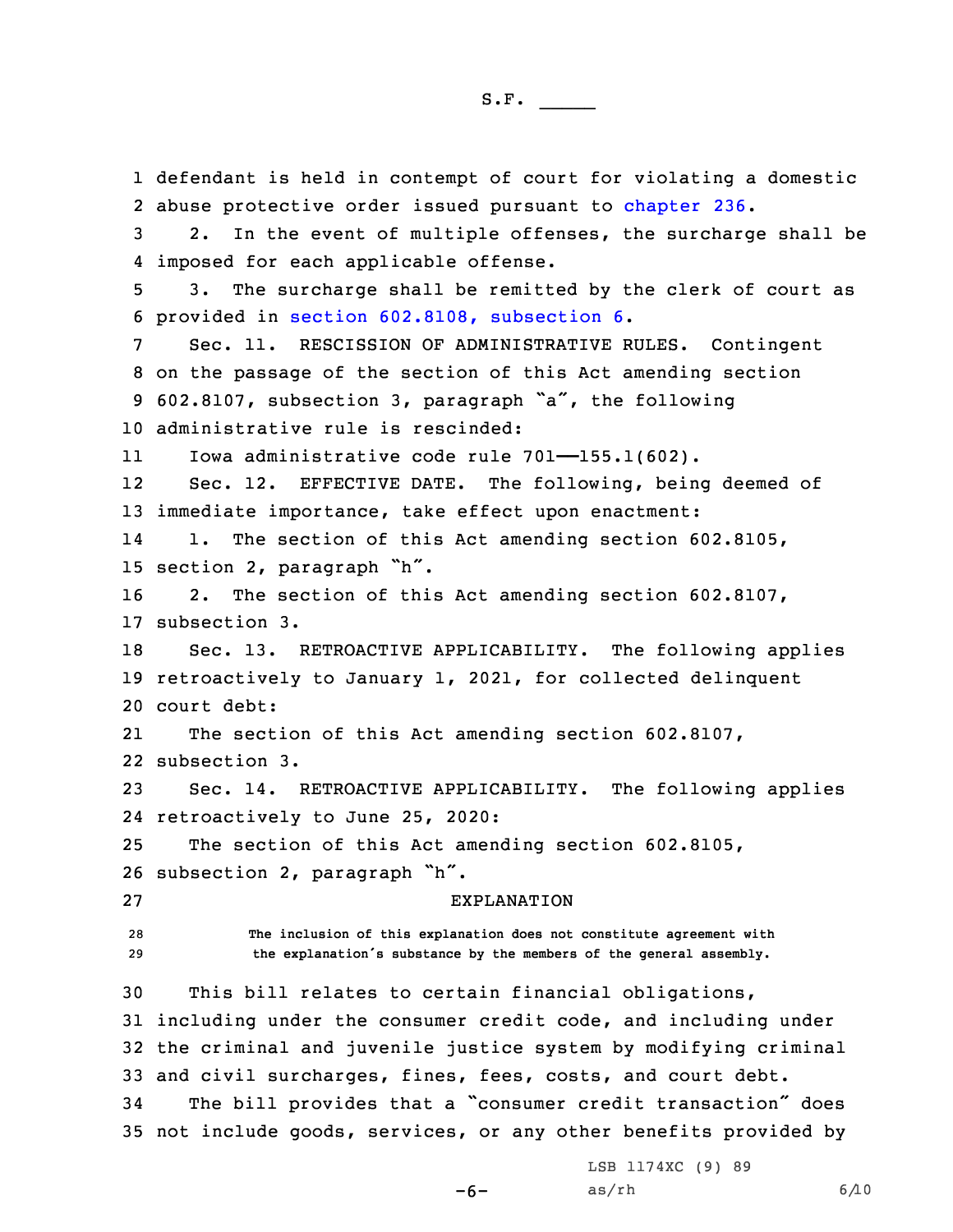1 or on behalf of the state or <sup>a</sup> state agency for purposes of the 2 consumer credit code under Code chapter 537.

 The bill provides that the clerk of the district court shall collect, for applicable convictions that occur under Code section 692A.110 (registration fees and civil penalty for sex offenders) on or after June 25, 2020, <sup>a</sup> civil penalty of \$260. The bill makes <sup>a</sup> conforming Code change to Code section 692A.110(2).

9 The bill provides that the clerk of the district court shall 10 collect <sup>a</sup> dishonored check fee of \$30 submitted for the payment 11 of any court debt.

12 The bill amends the definition of "court debt" to mean all restitution as defined in Code section 910.1, fees, forfeited bail, and other debt paid to or collected by the clerk of the district court. "Restitution" means pecuniary damages, category "A" restitution, and category "B" restitution.

 The bill provides that the department of revenue shall receive 15 percent of all court debt payments collected on cases assigned to the department of revenue for collection to reflect the cost of processing, with the remainder of the court debt to be collected by the clerk of the district court for distribution in accordance with applicable law. The department of revenue shall not receive payment from any court debt collected that is payable to <sup>a</sup> crime victim as pecuniary damages until after the clerk of the district court has received the entirety of the court debt payable to the crime victim as pecuniary damages. Payments made by <sup>a</sup> person between January 1, 2021, and the effective date of the bill shall be calculated as if the payment had been made pursuant to Code section 602.8107(3)(a)(2), Code 2021, and the department's fee shall be applied to such <sup>a</sup> payment. The department of revenue fee added to the court debt shall be deducted from the amount of court debt owed to the clerk of the district court. If <sup>a</sup> payment made by <sup>a</sup> person owing court debt between January 1, 2021, and the effective date of the bill reduces the total

-7-

LSB 1174XC (9) 89  $as/rh$  7/10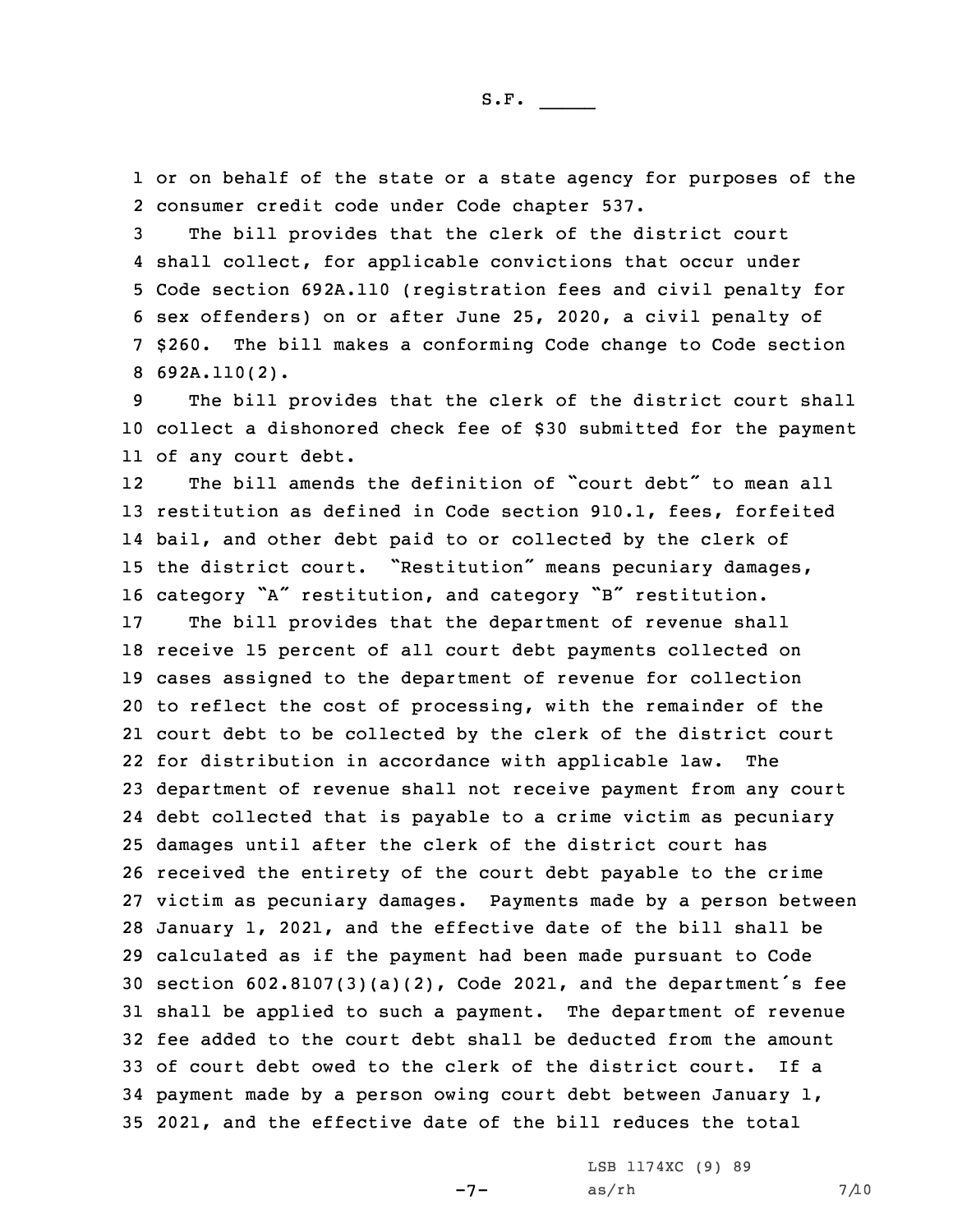amount of court debt owed to zero, the department of revenue shall issue <sup>a</sup> refund to the person in the amount attributable to the processing fee added to the court debt. Code section 602.8107(3)(b)(2) is repealed on January 1, 2023.

 Current law allows the county attorney or the county attorney's designee to collect <sup>a</sup> percentage of court debt collected after the court debt is deemed delinquent, but not for amounts collected for restitution involving pecuniary damages, the victim compensation fund, the crime services surcharge, the sex offender civil penalty, the agricultural theft surcharge, or amounts collected as <sup>a</sup> result of written off or setoff debt. The bill amends debts for which the county attorney is not entitled to include amounts collected for the human trafficking victim surcharge, domestic abuse assault, domestic abuse protective order contempt, sexual abuse, stalking, and <sup>a</sup> human trafficking surcharge.

 The bill provides that court debt that has been assigned to the department of revenue for collection may be charged off from active collection by the director of the department of revenue if the person owing the court debt is deceased and there are no assets in the person's estate or there are no assets available for the payment of court debt under Code section 633.425 or the person owing the court debt cannot be found after diligent inquiry and the director of the department of revenue determines the department will not be able to locate the person owing the court debt.

 Court debt for any of the following shall not be charged off until 65 years after the date of imposition: victim restitution, the victim compensation fund, <sup>a</sup> criminal penalty surcharge, <sup>a</sup> sex offender civil penalty, <sup>a</sup> drug abuse resistance education surcharge, <sup>a</sup> law enforcement initiative surcharge, <sup>a</sup> county enforcement surcharge, or fees charged pursuant to Code section 356.7. Charged off debts shall remain due and owing, but the judicial branch shall close the corresponding case file for the purposes of uncollectable debt

 $-8-$ 

LSB 1174XC (9) 89  $as/rh$  8/10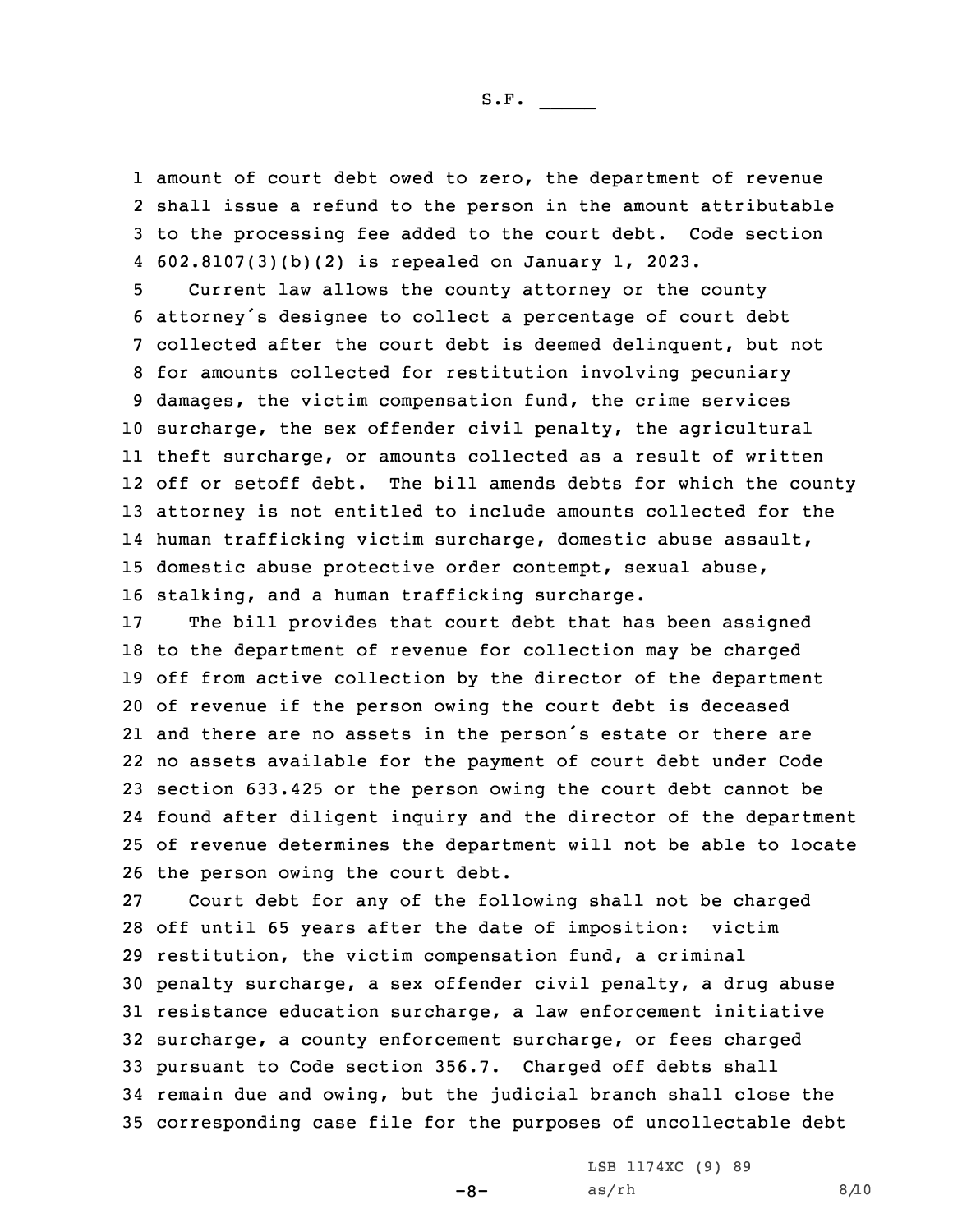S.F.  $\rule{1em}{0.15mm}$ 

1 pursuant to the bill.

2 The county attorney or the county attorney's designee may collect court debt after the court debt is deemed delinquent; however, the provision does not apply to amounts collected for restitution involving pecuniary damages, the victim compensation fund, the crime victim surcharge, the human trafficking victim surcharge, domestic abuse assault, domestic abuse protective order contempt, sexual abuse, the human trafficking surcharge, the agricultural theft surcharge, the sex offender civil penalty, or under Code section 8A.504 (setoff procedures).

12 The bill provides that an appellate court shall not review or modify any issue related to the defendant's ability to pay <sup>a</sup> permanent restitution order entered at the time of sentencing unless the defendant has exhausted the defendant's remedies under Code section 910.7 and obtained <sup>a</sup> ruling from the district court prior to the issue being raised in the appellate 18 court.

19 The bill changes the headnote for Code section 911.2B to 20 domestic and sexual abuse crimes surcharge.

21 The bill provisionally rescinds the Iowa administrative code rule concerning <sup>a</sup> fee for the collection of court debt. The rule provides that <sup>a</sup> fee of 15 percent of the amount of each court debt is imposed on each court debt that has been assigned to the department of revenue for collection under Code section 602.8107(3). The bill provides that the department of revenue shall receive 15 percent of all court debt payments collected on cases assigned to the department of revenue for collection to reflect the cost of processing, which makes the rule unnecessary.

 The bill provides that the sections of the bill amending Code sections 602.8105(2)(h) (relating to civil penalties for sex offenders) and 602.8107(3) (relating to the collection of court debt by the department of revenue) take effect upon enactment. The section of the bill amending Code section 602.8105(2)(h)

 $-9-$ 

LSB 1174XC (9) 89 as/rh 9/10